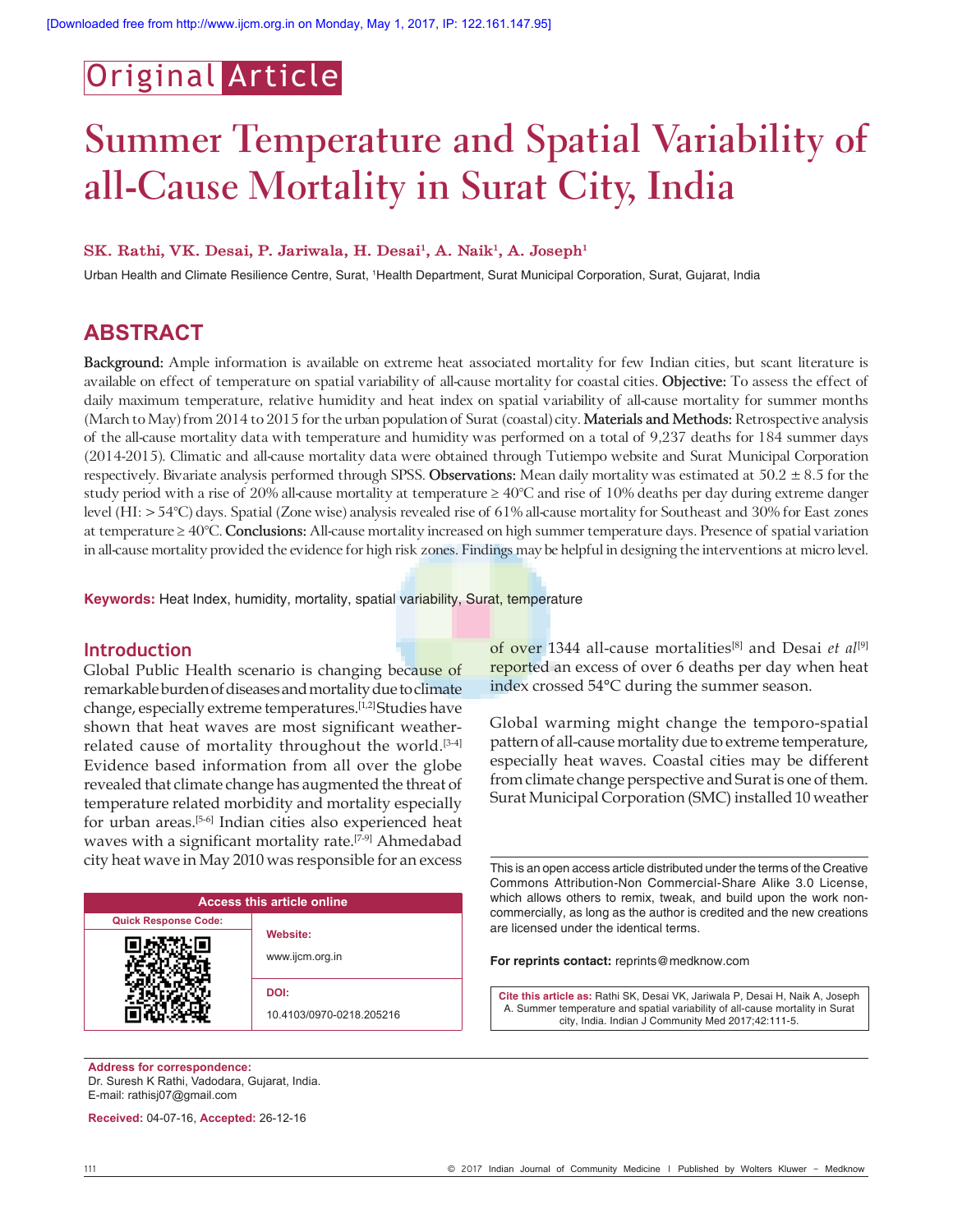stations in all 7 administrative zones almost covering all directions of the city. The preliminary analysis of these weather stations shows that East and Southeast zones are around 3°C-4°C warmer than other zones on the same day. However, there is a scarcity of data on temperature and spatial variability of all-cause mortality for Surat.

This paper reports the effect of daily maximum temperature, relative humidity and Heat Index (HI) on spatial variability of all-cause mortality for summer months (March to May) from 2014 to 2015 for urban population of the coastal city of Surat, India.

#### **Materials and Methods**

#### **Study setting**

Surat is the 2nd largest city of Gujarat State and is divided into seven administrative zones. Surat's temperature ranges between 38 to 44.5°C during summer.[10] The city's wind direction is predominately South-west.

#### **Study Design**

Retrospective analysis of all-cause mortality data, with temperature and humidity.

#### **Data Collection and Analysis**

Temperature and relative humidity data accessed through Tutiempo Network, S.L website.<sup>[11]</sup> Daily maximum temperature and relative humidity data were used in the calculation of the Heat Index (HI). The HI was classified into Extreme Danger: > 54°C; Danger: 41°C-54°C; Extreme Caution: 32°C-41°C and Caution: 27°C-32°C.<sup>[12]</sup> Birth and Death Registration Department of the SMC was approached for all-cause mortality (death) data. City deaths were sorted out through place of residence of deceased persons. SPSS version (16.0) was used for descriptive and bivariate analysis.

Analysis of variance (ANOVA) and Student t-test were used for testing the significance of differences between the mean death values at maximum temperature of < 35°C, 35-39°C and ≥ 40°C and up to danger level risk days versus extreme danger level days at zone and city level. Tukey's multiple comparison post hoc test was used to compare the mean deaths among temperature groups at zone level. Pearson correlation analysis is used to determine the relationship between the maximum temperature and all-cause mortality for lag time effect. The probability (*p*) level of < 0.05 was considered significant.

#### **Results**

A total of 9,237 all-cause mortality for 184 summer days for the year 2014 and 2015 was analysed with relation to temperature and relative humidity.

Figure 1 shows the average humidity, mean, minimum and maximum temperature for the years 2014 and 2015, and Figure 2 shows the temperature comparison of summer months for the years 2014 and 2015.

Mean maximum temperature during summer was 35.4°C ± 2.8°C for the year 2014-2015. Of 184 summer days, 147 days had humidity ≥ 50%, temperature ≥ 40ºC for 14 days and HI > 54ºC for 38 days. Mean daily all-cause mortality was estimated at 50.2±8.5 for the study period.

Population density is highest in Central zone, followed by Southeast and East zones. The decadal growth rate is highest 88% for Southeast zone and 60% for East zone. Proportional summer all-cause mortality is higher than the total zonal all-cause mortality for East and Southeast zones [Table 1].

The mean number of deaths per day at daily maximum temperature of  $\leq 35^{\circ}$ C was  $48.0 \pm 7.7$  which increased to  $57.3 \pm 7.2$  during the daily maximum temperature of ≥ 40°C. This shows that 9.3 (20%) deaths per day increased when the temperature reached  $\geq 40^{\circ}$ C. Mean daily all-cause mortality shows a significant association with daily maximum temperature (*p* < 0.001) and HI for extreme danger risk days (*p* < 0.001) [Table 2].



**Figure 1:** Temperature and humidity for the year 2014 and 2015



**Figure 2:** Temperature comparison for summer months of 2014 and 2015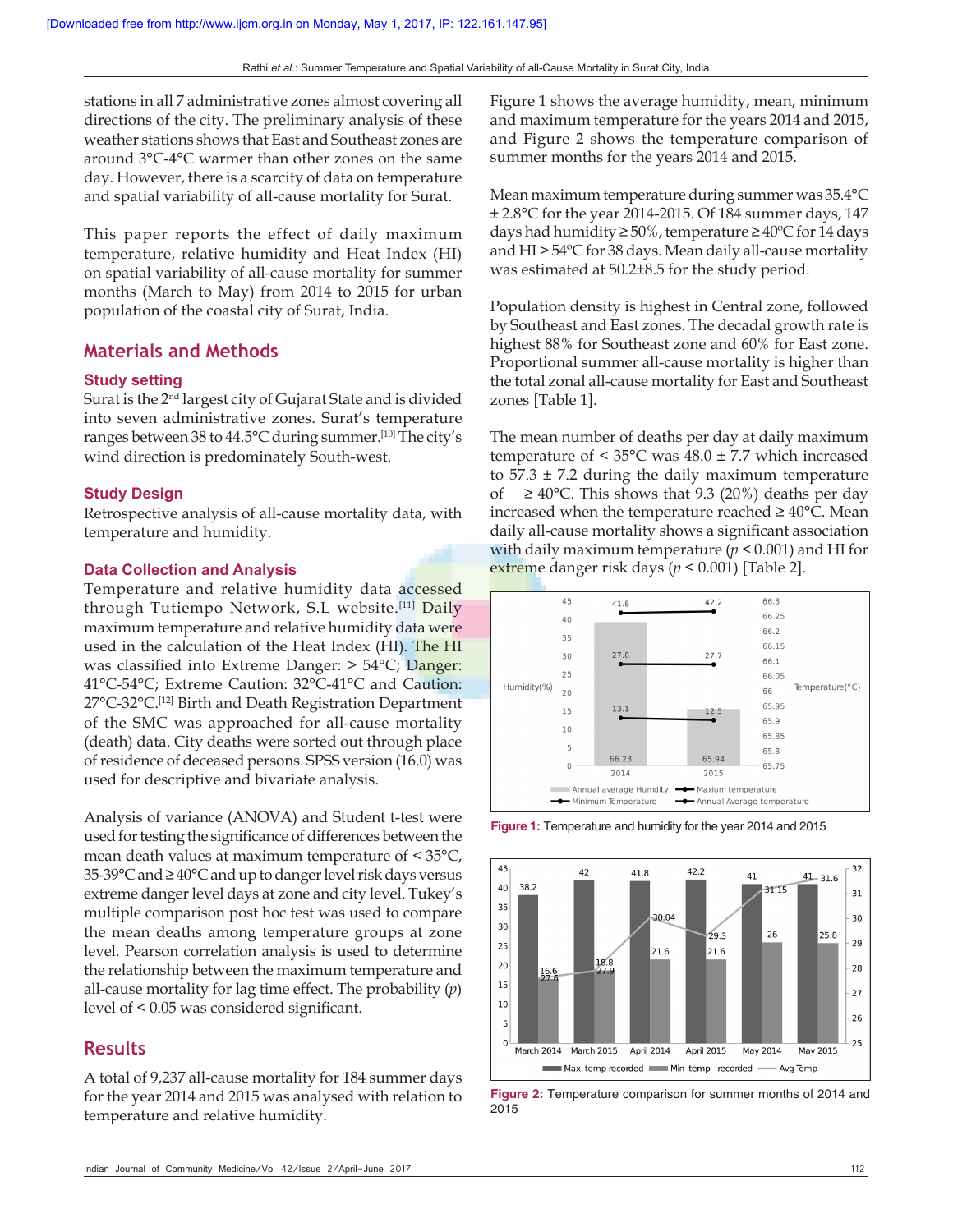Rathi, *et al*.: Summer Temperature and Spatial Variability of all-Cause Mortality in Surat City, India

#### **Table-1: Zone wise population density and all-cause mortality-Surat City**

| Zone                                       | <b>SWZ</b>      | <b>WZ</b>         | <b>SZ</b>          | CZ              | <b>NZ</b>          | <b>SEZ</b>      | EZ                  |
|--------------------------------------------|-----------------|-------------------|--------------------|-----------------|--------------------|-----------------|---------------------|
| Population (%)                             | 347,080 (7.70)  | 424,986<br>(9.43) | 695,028<br>(15.43) | 408,760 (9.07)  | 705,161<br>(15.65) | 788,304 (17.49) | 1137,136<br>(25.23) |
| Area Sq.KM                                 | 111.9           | 51.3              | 61.8               | 8.2             | 36.4               | 19.5            | 37.5                |
| Population Density per sq/km               | 3,101           | 8,288             | 11.253             | 49,971          | 19,392             | 40,442          | 30,303              |
| Residential Area (%)                       | 32              | 48                | 30                 | 81              | 44                 | 72              | 52                  |
| Industrial Area (%)                        | $<$ 1           | $<$ 1             | 15                 | 0               | 8                  | $<$ 1           | 6                   |
| Agricultural Area (%)                      | 17              | 25                | 27                 | $\Omega$        | 8                  | $<$ 1           | 17                  |
| Decadal Growth Rate (%)<br>2001-2011       | 43              | 48                | 70                 | $-1$            | 70                 | 88              | 60                  |
| All-Cause Mortality-2014 and<br>$2015$ (%) | 7782<br>(20.76) | 3733<br>(9.96)    | 2875<br>(7.67)     | 7723<br>(20.60) | 6939<br>(18.50)    | 2792<br>(7.44)  | 5648<br>(15.06)     |
| Summer All-Cause<br>Mortality (%)          | 1886<br>(20.42) | 981<br>(10.62)    | 642<br>(6.95)      | 1900<br>(20.75) | 1077<br>(11.66)    | 745<br>(8.07)   | 2006<br>(21.71)     |

#### **Table-2: All-cause Mortality with temperature, humidity and HI (summer 2014 and 2015)**

| <b>Factor</b>              | <b>No. of Days</b><br>(Summer) | <b>No. of Deaths</b> | Mean No. of Deaths /<br>Day | <b>Test Statistics</b><br>(CI) | p-value |
|----------------------------|--------------------------------|----------------------|-----------------------------|--------------------------------|---------|
| Maximum Temperature (°C)   | 88                             | 4225                 | $48.01 \pm 7.69$            | 9.121                          | < 0.001 |
| < 35                       | 82                             | 4210                 | $51.34 \pm 8.87$            |                                |         |
| 35-39.99                   | 14                             | 802                  | $57.28 \pm 7.23$            |                                |         |
| $\geq 40$                  |                                |                      |                             |                                |         |
| Relative Humidity (%)      | 81                             | 4147                 | $51.19 \pm 8.28$            | 0.141                          | 0.16    |
| $\leq 60$                  | 103                            | 5090                 | $49.42 \pm 8.75$            | $(-0.70 - 4.26)$               |         |
| >60                        |                                |                      |                             |                                |         |
| Heat index                 | 146                            | 7164                 | $[49.1] \pm 8.3$            | 3.63                           | < 0.001 |
| (category in $^{\circ}$ C) | 38                             | 2073                 | $54.55 \pm 8.4$             | $(2.50 - 8.46)$                |         |
| $\leq$ 54 up to Danger     |                                |                      |                             |                                |         |
| > 54 Extreme danger        |                                |                      |                             |                                |         |
| Total                      | 184                            | 9237                 | $50.20 \pm 8.5$             |                                |         |

#### **Table-3: Maximum temperature and zone wise All-Cause Mortality of summer 2014-2015**

| Zone       | Maximum Temperature (°C)           | <b>Deaths</b><br>Mean $\pm$ SD                            | <b>F-Test</b> | $p$ -value |
|------------|------------------------------------|-----------------------------------------------------------|---------------|------------|
| SWZ        | < 35<br>35.00-39.99<br>$\geq 40$   | $9.9 \pm 3.53$<br>$[10.4] \pm 3.47$<br>$[11.4] \pm 2.95$  | 1.054         | 0.351      |
| WZ.        | < 35<br>35.00-39.99<br>$\geq 40$   | $5.2 \pm 2.42$<br>$[5.5] \pm 2.62$<br>$[5.3] \pm 1.68$    | 0.408         | 0.665      |
| SZ         | $<$ 35<br>35.00-39.99<br>$\geq 40$ | $3.2 \pm 1.97$<br>$[3.8] \pm 1.85$<br>$[3.4] \pm 1.94$    | 1.915         | 0.150      |
| CZ         | $<$ 35<br>35.00-39.99<br>$\geq 40$ | $10.1 \pm 3.16$<br>$[10.3] \pm 3.39$<br>$[11.4] \pm 2.56$ | 0.95          | 0.389      |
| NZ         | < 35<br>35.00-39.99<br>$\geq 40$   | $5.5 \pm 2.46$<br>$[6.1] \pm 2.55$<br>$[6.5] \pm 1.69$    | 1.68          | 0.189      |
| <b>SEZ</b> | < 35<br>35.00-39.99<br>$\geq 40$   | $3.6 \pm 1.88$<br>$[4.2] \pm 2.12$<br>$[5.8] \pm 1.67$    | 8.125         | < 0.001    |
| EZ         | < 35<br>35.00-39.99<br>$\geq 40$   | $10.4 \pm 3.52$<br>$[11.0] \pm 3.29$<br>$[13.5] \pm 4.25$ | 4.84          | 0.009      |

Mean number of deaths per day at daily maximum temperature of < 35°C was 3.6 which increased to 5.8 during daily maximum temperature of  $\geq 40^{\circ}$ C

for Southeast zone. This means that 2.2 (61%) deaths per day increased at the temperature of  $\geq 40^{\circ}$ C for Southeast zone. This is followed by East zone where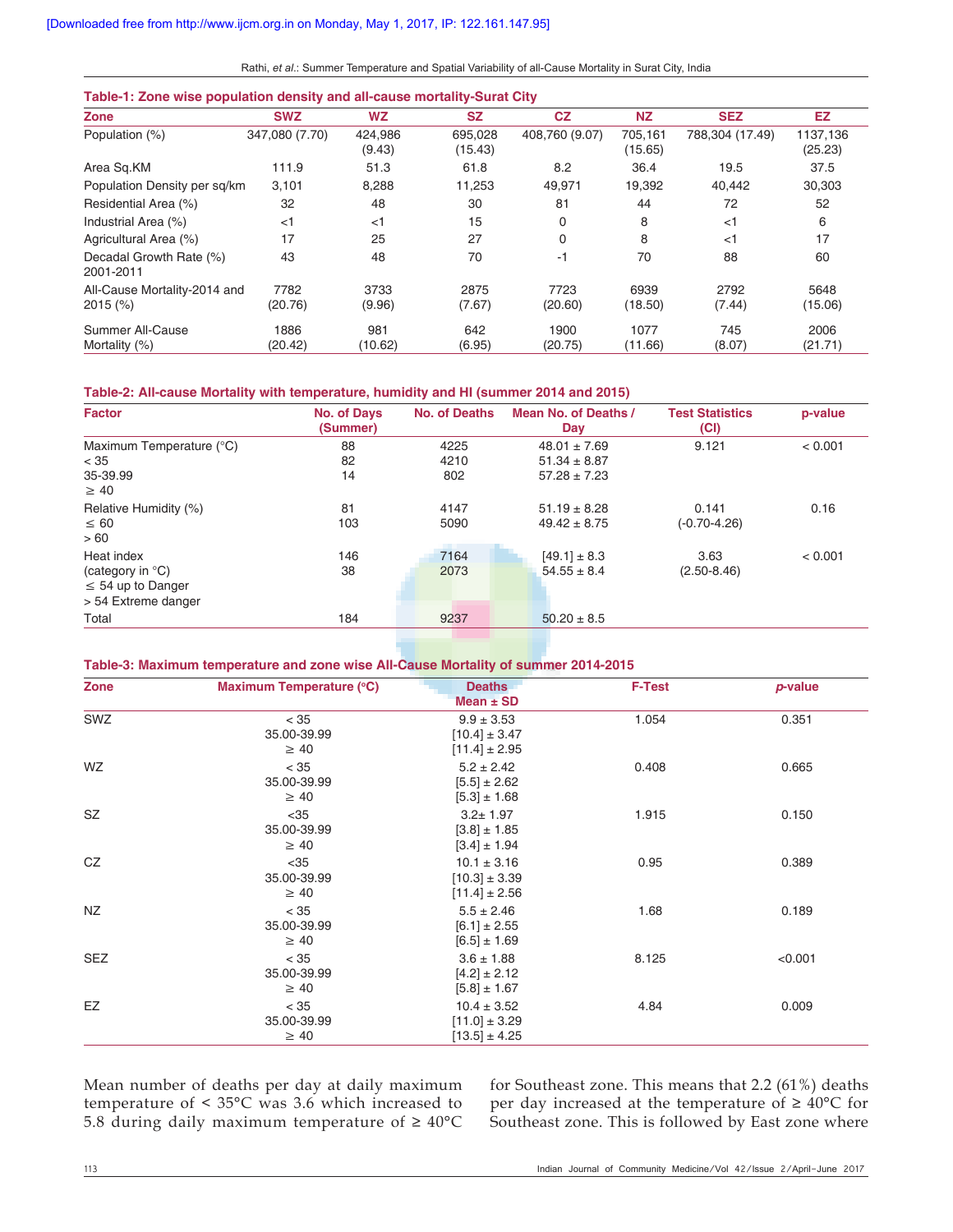Rathi *et al*.: Summer Temperature and Spatial Variability of all-Cause Mortality in Surat City, India

| Table-4: Lag time correlation between temperature and All-Cause Mortality (2014 and 2015) |           |             |             |               |              |  |  |
|-------------------------------------------------------------------------------------------|-----------|-------------|-------------|---------------|--------------|--|--|
| <b>Pearson Correlation Coefficient</b>                                                    | No Lag    | One day lag | Two day lag | Three day lag | Four day lag |  |  |
| Maximum Temperature (oC)                                                                  | $0.241**$ | $0.231**$   | $0.192**$   | $0.193**$     | $0.167*$     |  |  |

\**p* < 0.05; \*\**p* < 0.01

there is a rise of 30% (10.4 to 13.5) deaths per day during the temperature of  $\geq 40^{\circ}$ C. The per day mean difference of all-cause mortality for all 7 zones is significant ( $t = 5.623$ ,  $p = 0.001$ ) for the temperature < 35°C vs ≥ 40°C. Tukey's post hoc test showed that there is a significant difference for mean deaths at temperature < 35°C, 35-39°C and ≥ 40°C for Southeast and East zones [Table 3]. The lag effect of extreme heat on mortality is at a peak period  $(r = 0.241)$  on same day of the maximum temperature but continues up to four days [Table 4].

#### **Discussion**

The impact on all-cause mortality due to heat waves has been explored and documented by public health experts, climatologists.[13] Generally, the linkages between heat and all-cause mortality are studied at broader scales which are less likely to be relevant at the local (city) level. Within the city; geography of the zone (sector), river or sea nearby zone, number of industrial units, population density and slum population might redistribute the temporo-spatial pattern of all-cause mortality in relation to high temperature. However, spatial variation of allcause mortality with summer temperature has not been the focus of attention. This work, to our knowledge, is the first of its kind for spatial variation among urban population of Surat city.

We found increasing mortality with relation to rising temperature and conclude that temperature is an important factor affecting all-cause mortality for Surat city. This also augments the previous findings and is consistent with results obtained in other areas.[9,14] Allcause mortality is also correlated with the heat index consistent with various studies.[9,14] High humidity (≥ 50%) for 147 summer days, temperature ≥ 40°C for 14 days and HI > 54ºC for 38 days can pose threat for excess all-cause mortality is consistent with previous results.[9]

East zone of Surat shows high percentage of summer all-cause mortality as compared to total zonal deaths. This can well explained by; 1) high population density, 2) more distance from the sea as wind flow is from the South west which has a cooling affect, 3) more heat wave days (42 out of 184 summer days) having temperature ≥ 40°C, and 4) more settled migrant population. In spite of very high decadal population growth rate (88%) between 2001 and 2011, the deaths are less in Southeast zone but are significantly associated with temperature. A possible explanation may be that this zone has the

may be up to 80%. The all-cause mortality is high in Southwest and Central zones as compared to total zonal population. This may be due to high old age population and almost 100% death registration. In brief, there is a deadly combination of population density, industries, and slums with migrant population for Southeast and East zones and hence, are more vulnerable to all-cause mortality due to high temperature. **Conclusions**

highest population density, predominantly migrant population due to more slums and death registration

This study demonstrated the rise of 20% all-cause mortality at temperature ≥ 40°C. Study also concluded the spatial variation of all-cause mortality at zonal level with temperature. East and Southeast zones emerged as high risk zones. Hence, this study is very crucial for designing the specific interventions like temperature forecast, early warning system through short service messages (SMS) at micro level.

#### **Acknowledgement**

Authors would like to acknowledge the Health Department of Surat Municipal Corporation for providing the All-Cause Mortality data. We are grateful to TARU Leading Edge as hand holder for UHCRC.

#### **Financial support and sponsorship**

We received funding support from the Asian Cities Climate Change Resilience Network (ACCCRN-III) for Urban Health and Climate Resilience Centre.

#### **Conflicts of interest**

There are no conflicts of interest.

#### **References:**

- 1. Haines A, Kovats RS, Cambell-Lendrum D, Corvalan C. Climate change and human health: Impacts, vulnerability and public health. Public Health 2006;120:585-96.
- 2. Bush KF, Luber G, Kotha SR, Dhaliwal RS, Kapil V, *et al.* Impacts of climate change on public health in India: future research directions. Environ Health Perspect 2011;119:765-70.
- 3. Baccini M, Biggeri A, Accetta G, Kosatsky T, Katsouyanni K, Analitis A, *et al.* Heat effects on mortality in 15 European cities. Epidemiology 2008;19:711-9.
- 4. Basu R. High ambient temperature and mortality: A review of epidemiologic studies from 2001 to 2008. Environ Health 2009;8:40.
- 5. Barriopedro D, Fischer EM, Luterbacher J, Trigo RM, Garcia-Herrera R. The hot summer of 2010: Redrawing the Temperature Record Map of Europe. Science 2011;332:220-4.